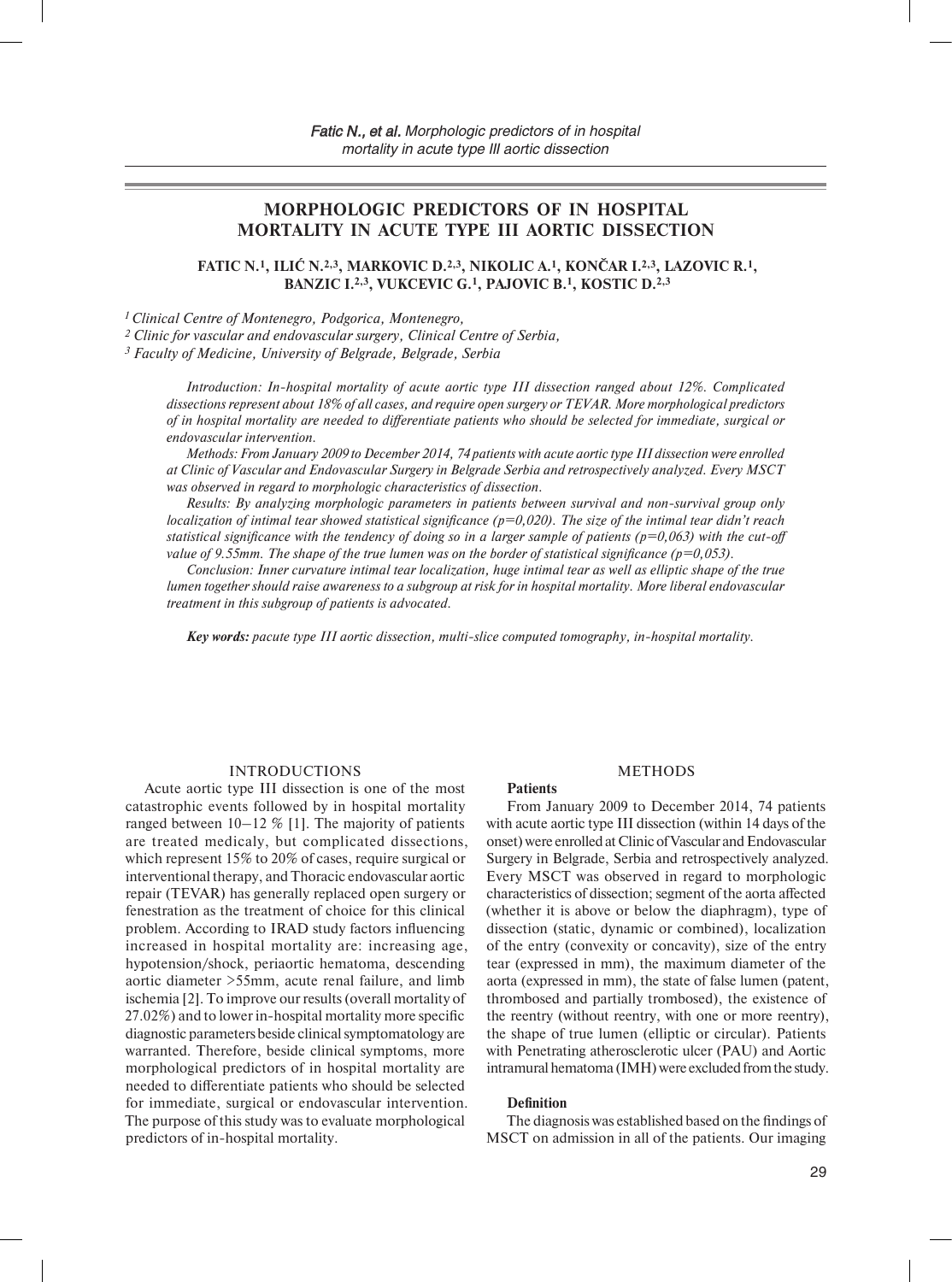

Fig. 1. a – The sagittal cross-section of the acute aortic dissection type III, with inner curve of the entry localization, retrograde dissection and partially thrombosis of the false lumen; b – The axial cross-section of the acute aortic dissection type III, with inner curve localization of the entry and the size of entry tear more than 9,55 mm; c – The axial cross-section of the acute aortic dissection type III, with elliptic shape of true lumen at the level of celiac trunk.

protocol was based on a 4 slice helical CT-scanner. For the evaluation of patients with suspected AAS, we use 4x2,5 mm collimation technique with 5 mm axial reconstructions and coronal, sagittal and oblique MPRs. The acquired MSCT data sets were transferred to a 3Mensio vascular workstation for analysis. Aortic dissections were morphologically classified De Bakey classification (III a, III b). Static type of dissection is defined as malperfusion caused by static extension of the dissection flap directly into a visceral or lower limb artery. Dynamic type of dissection is defined as malprefusion caused by dissection flap prolapsing into the vessel origin. Combination type of dissection is defined

as a combination of static and dynamic type in same patient [3]. The largest diameter of the dissecting aorta measured was defined as the maximum aortic diameter (mm). The baseline MSCT was used to assess multiple morphologic characteristics of the dissection. The false lumen (FL) was classified as patent or a partially or completely thrombosed. A partially thrombosed FL was defined as the presence of thrombus at any level in the FL. Transverse, coronal, sagittal or multiplanar reconstructions were used to investigate whether side branches of the aorta were involved on the baseline MSCT scan. An intimal tear was defined as a continuity of contrast between the true lumen TL and FL. The location of the intimal tear was classified as being on the inner or the outer curvature of the aortic arch. The configuration of the TL was classified as elliptic or circular. Elliptical shape is defined as a curve on a plane surrounding two focal points such that the sum of the distances to the two focal points is constant for every point on the curve. Circular shape is defined as a set of points in a plane that are at an almost same distance from a given

point. Two experienced radiologists performed aortic measurement analysis with interobserver agreement of 97%, and all morphological parameters were assessed based on consensus between both radiologists.

### **Treatment**

With regard to antihypertensive therapy, patients with acute aortic dissection received ß-blockers by continuous intravenous infusion immediately after admission to our hospital with additional continuous intravenous infusion of nitric acid agents in some cases. In addition, surgery or endovascular treatment was performed in patients with complications such as rupture or impending rupture, an

| Table 1<br>Morphologic characteristics of patients with acute type III dissection in<br>relation to the outcome of hospital treatment |                     |                                      |                         |           |  |  |
|---------------------------------------------------------------------------------------------------------------------------------------|---------------------|--------------------------------------|-------------------------|-----------|--|--|
| <b>MSCT</b> findings                                                                                                                  |                     | The outcome of hospital<br>treatment |                         | p value   |  |  |
|                                                                                                                                       |                     | Dead<br>patients                     | Survived<br>patients    |           |  |  |
| Affected aortic<br>segment                                                                                                            | Above the diaphragm |                                      | $17(85,0\%)$ 52 (96,3%) | $0,231*$  |  |  |
|                                                                                                                                       | Below the diaphragm | $3(15,0\%)$                          | 2(3,7%)                 |           |  |  |
| Type of dissection                                                                                                                    | <b>Static</b>       | $2(10,0\%)$ $4(7,4\%)$               |                         | $0.698*$  |  |  |
|                                                                                                                                       | Dynamic             | $17(85,0\%)$                         | 44 (81,5%)              |           |  |  |
|                                                                                                                                       | Combined            | $1(5,0\%)$                           | $6(11,1\%)$             |           |  |  |
| Localization of the<br>intimal tear                                                                                                   | Concavity           | $5(25,0\%)$                          | 2(3,7%)                 | $0.020*$  |  |  |
|                                                                                                                                       | Convexity           | 15 (75,0%)                           | 52 (96,3%)              |           |  |  |
| Size of the intimal tear (mm); $SV±SD$                                                                                                |                     | $13,65 \pm 8,68$                     | $9,61\pm6,40$           | $0.063**$ |  |  |
| Maximum diameter of the aorta (mm); SV±SD                                                                                             |                     | 44,16±24,31                          | 42,15±23,05             | $0.903**$ |  |  |
| State of false lumen                                                                                                                  | Patent              | 14 (70,0%)                           | 37 (68,5%)              | $0.696*$  |  |  |
|                                                                                                                                       | Thrombosed          | $1(5,0\%)$                           | $6(11,1\%)$             |           |  |  |
|                                                                                                                                       | Partially trombosed | $5(25,0\%)$                          | 11 $(20,4\%)$           |           |  |  |
| Rentry                                                                                                                                | No                  | $5(25,0\%)$                          | $6(11,1\%)$             | $0.325*$  |  |  |
|                                                                                                                                       | One                 | $5(25,0\%)$                          | 15 (27,8%)              |           |  |  |
|                                                                                                                                       | More                | $10(50,0\%)$                         | $33(61,1\%)$            |           |  |  |
| The shape of true<br>lumen                                                                                                            | Circular            | $5(25,0\%)$                          | 29 (53,7%)              | $0.053*$  |  |  |
|                                                                                                                                       | Elliptic            | 15 (75,0%)                           | 25 (46,3%)              |           |  |  |
| *- chi-square test ; **- Mann-Whitney U test; SV- mean value; SD- standard deviation; p -<br>statistical significance.                |                     |                                      |                         |           |  |  |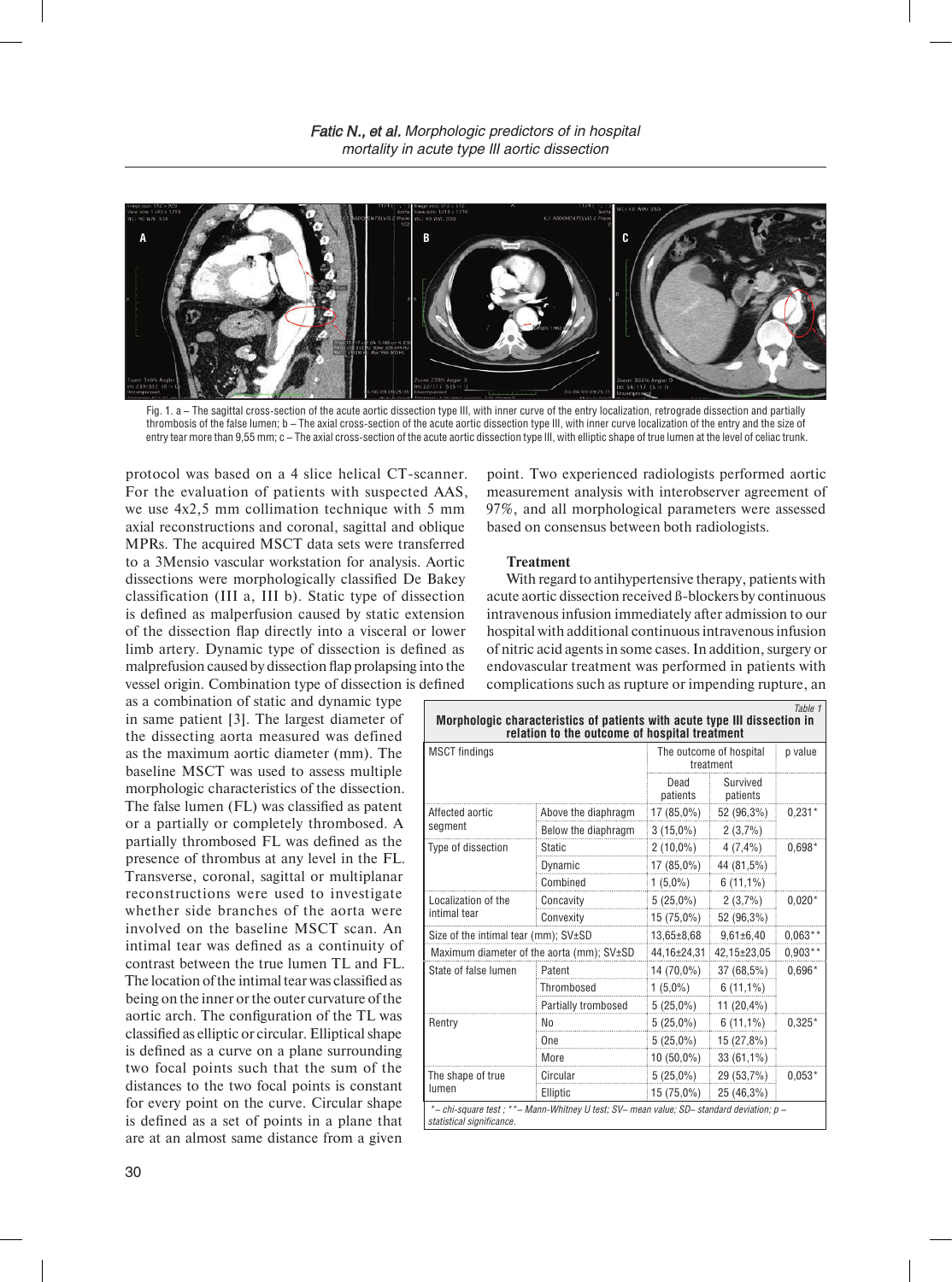increased aortic diameter, visceral ischemia, and lower limb ischemia.

# **Statistics**

Complete statistical data analysis was performed in a statistical computer program PASW Statistics version 18. All attribute variables presented in the form of the frequency of certain categories, and statistical significance between the individual categories are tested by chi-square test. All continuous variables are presented as mean values  $\pm$  standard deviation. For differences in continuous variables Student's t test for independent samples or Man–Whitney U test were used, depending on the normality of distribution that are tested based on the Kolmogorov–Smirnov test . The relationship between morphologic parameters and outcomes are evaluated by univariate logistic regression, and expressed as odds ratio (OR) with 95% confidence interval. All analyzes are assessed at the level of statistical significance of  $p<0.05$ . Principles of ICH Good Clinical Practice were strictly followed and ethical approval No 1358/8 from the Ethics Committee of Clinical Center of Serbia was obtained.

### RESULTS

The study group included 57 men and 17 women with an average age of  $63.1\pm9.9$  years (range:  $45-72$  years. There were 61(82.4%) patients with uncomplicated dissection and 13(17.5%) with complicated dissection. The overall mortality was 27.02% (20 patients). By analyzing morphologic parameters in patients between survival and non-survival group only localization of intimal tear (inner curvature) showed statistical significance (chi-square test,  $p=0,020$ ). The size of the intimal tear didn't reach statistical significance with the tendency of doing so in a larger sample of patients (Mann–Whitney,  $p=0,063$ ) with the cut-off value of 9.55mm.The shape of the true lumen (elliptic) was on the border of statistical significance (chi-square test, p=0,053) (Table 1). After all, Univariate linear regression analysis was performed and showed that entry inner curvature localization, the size of the intimal tear and the elliptic shape of the true lumen were associated with increased mortality (95% CI, 1,525–49,255; P=0,015), (95% CI, 0,868–0,996, P=0.038), (95% CI, 0,091–0,903,  $P= 0.033$ ) (Table 2).

# DISSCUSION

The optimal indication for and timing of surgery in patients with acute type III aortic dissection with complications has been already established. The incidence is reported to be 10–18% [4]. Since the incidence of complicated type III aortic dissection might be underreported due to several reasons (the absence of clinical signs of complications, such as malperfusion, hemodynamic compromise and pain) we have tried to

| Table 2<br>Morphological predictors of in-hospital mortality in linear<br>logistic regression analysis                           |                                                                                          |                                     |  |  |  |
|----------------------------------------------------------------------------------------------------------------------------------|------------------------------------------------------------------------------------------|-------------------------------------|--|--|--|
| Variable                                                                                                                         | Univariate linear regression                                                             |                                     |  |  |  |
|                                                                                                                                  | OR (95% CI)                                                                              | p value                             |  |  |  |
| Segment of the aorta affected                                                                                                    | 4,588 (0,706-29,803)                                                                     | 0,111                               |  |  |  |
| Type of dissection:<br>static<br>dynamic<br>combined                                                                             | 0,720 (0,121-4,273)<br>0,776 (0,190-3,169)<br>2,375 (0,268-21,065)                       | 0,718<br>0,724<br>0,437             |  |  |  |
| Intimal tear localization                                                                                                        | 8,667 (1,525-49,255)                                                                     | $0.015*$                            |  |  |  |
| Size of the intimal tear                                                                                                         | $0,927(0,868 - 0,996)$                                                                   | $0.038*$                            |  |  |  |
| Aortic diametar                                                                                                                  | $0,996(0,975-1,018)$                                                                     | 0,739                               |  |  |  |
| False lumen:<br>patent<br>thrombosed<br>partial thrombosed                                                                       | $0,933(0,306 - 2,846)$<br>2,375 (0,268-21,065)<br>0,767 (0,229-2,572)                    | 0,903<br>0,437<br>0,668             |  |  |  |
| Rentry:<br>No<br>one<br>more<br>The shape of true lumen                                                                          | 2,000 (0,500-7,997)<br>1,154 (0,357-3,734)<br>1,571 (0,559-4,416)<br>0,287 (0,091-0,903) | 0,327<br>0,811<br>0,391<br>$0.033*$ |  |  |  |
| $p$ – Statistical significance; * – statistically significant predictors; OR (95% CI) –<br>odds ratio (95% confidence interval). |                                                                                          |                                     |  |  |  |

detect morphological predictors, which could help us to select the group of patients who are under higher risk for in-hospital mortality. If it were possible to identify the patients with morphological predictors of dissectionrelated complications requiring surgery or endovascular treatment at the time of onset the therapeutic outcome for patients with type III aortic dissections would be expected to improve. The median age of our cohort corresponded well to recently published series [5, 6]. The incidence of complicated acute type B aortic dissection was the same as in the recent literature [7]. A recent study reported that patients with intimal tear located in the inner curvature are more prone to develop complications [8]. According to our results majority of patients with intimal tear localization in the inner aortic arch curvature died. The most probable reason is the retrograde dissection due to lack of anatomical supraaortic branches which could have stopped the proximal progression of the disease (Fig. 1a). An elliptic configuration of the true lumen was also found to be one of the significant predictor of in-hospital mortality. Such a configuration is a consequence of the high FL pressure, compromising TL leading to malperfusion, which could be manifested, or not depending of the pressure value (Fig. 1b). Another issue which should be discussed is the size of the intimal tear. We have found that the intimal tear size over 9.55 mm could be a significant predictor of mortality (Fig. 1c). Other studies showed that a large intimal tear over 10 mm is a predictor of a long term aortic complications. Probably that neither one of these factors could not predict mortality by its own, but rather their combination. Due to huge intimal tear, pressurization of the false lumen can leads to elliptic formation of the true lumen followed by malperfusion or retrograde dissection if the intimal